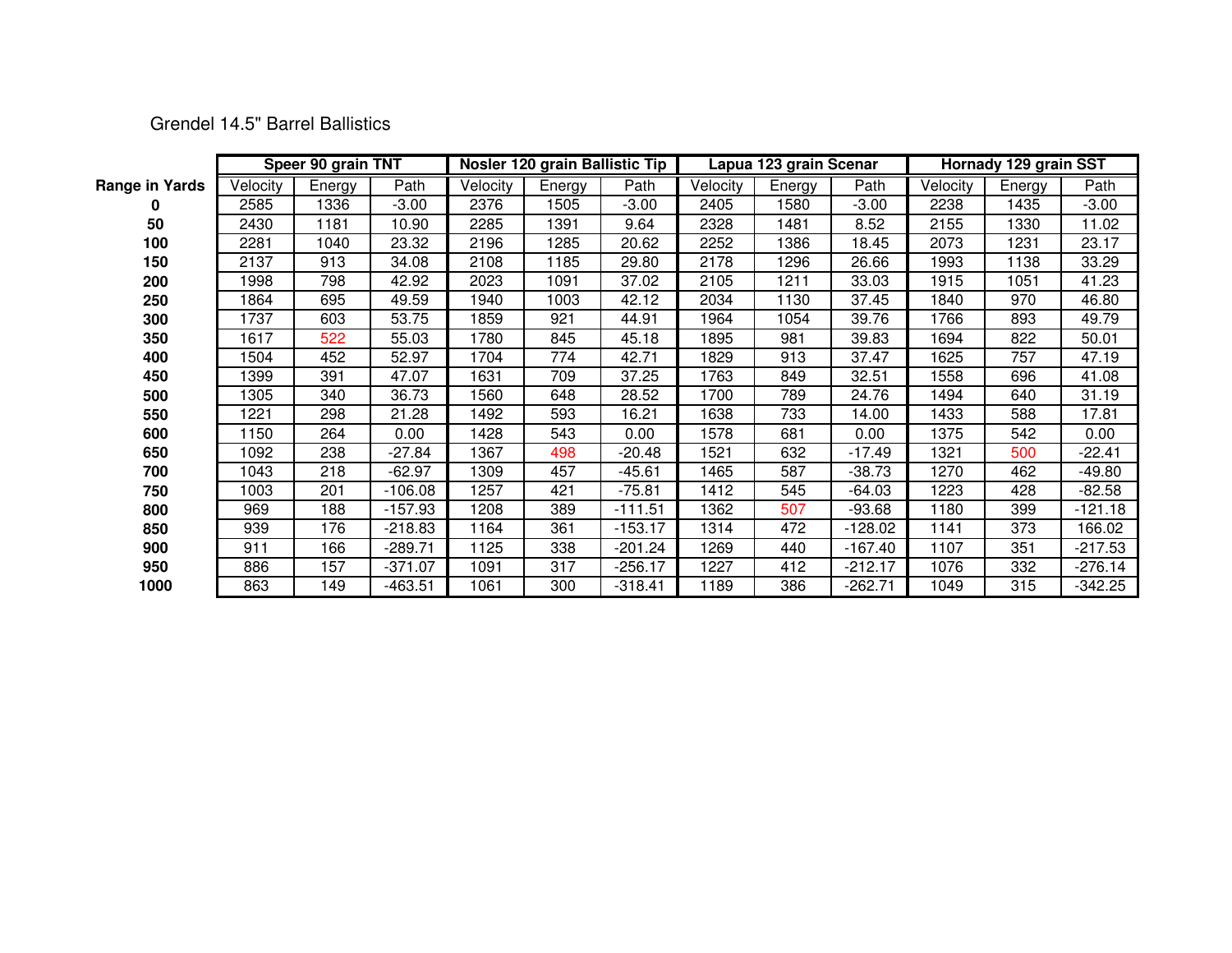|                       | Speer 90 grain TNT |        |           | Nosler 120 grain Ballistic Tip |        |           |          | Lapua 123 grain Scenar |           | Hornady 129 grain SST |        |           |
|-----------------------|--------------------|--------|-----------|--------------------------------|--------|-----------|----------|------------------------|-----------|-----------------------|--------|-----------|
| <b>Range in Yards</b> | Velocity           | Energy | Path      | Velocity                       | Energy | Path      | Velocity | Energy                 | Path      | Velocity              | Energy | Path      |
|                       | 2730               | 1490   | $-3.00$   | 2450                           | 1600   | $-3.00$   | 2480     | 1680                   | $-3.00$   | 2310                  | 1529   | $-3.00$   |
| 50                    | 2570               | 1321   | 9.31      | 2357                           | 1481   | 8.85      | 2402     | 1576                   | 7.81      | 2225                  | 1419   | 10.11     |
| 100                   | 2416               | 1167   | 20.31     | 2267                           | 1369   | 19.13     | 2325     | 476                    | 17.11     | 2142                  | 1315   | 21.47     |
| 150                   | 2267               | 1027   | 29.81     | 2178                           | 1264   | 27.72     | 2249     | 1382                   | 24.80     | 2061                  | 1217   | 30.93     |
| 200                   | 2123               | 901    | 37.63     | 2091                           | 1165   | 34.48     | 2175     | 292                    | 30.77     | 1981                  | 1125   | 38.35     |
| 250                   | 1985               | 788    | 43.51     | 2006                           | 1073   | 39.24     | 2102     | 1207                   | 34.91     | 1904                  | 1038   | 43.55     |
| 300                   | 1852               | 686    | 47.18     | 1923                           | 986    | 41.85     | 2031     | 1127                   | 37.08     | 1828                  | 958    | 46.36     |
| 350                   | 1725               | 595    | 48.32     | 1843                           | 905    | 42.11     | 1961     | 1051                   | 37.14     | 1755                  | 882    | 46.56     |
| 400                   | 1606               | 515    | 46.53     | 1765                           | 830    | 39.81     | 1893     | 979                    | 34.94     | 1684                  | 812    | 43.94     |
| 450                   | 1494               | 446    | 41.37     | 1689                           | 760    | 34.72     | 1826     | 911                    | 30.32     | 1615                  | 747    | 38.25     |
| 500                   | 1390               | 386    | 32.20     | 1616                           | 696    | 26.58     | 1761     | 847                    | 23.09     | 1548                  | 687    | 29.23     |
| 550                   | 1296               | 336    | 18.74     | 1546                           | 637    | 15.11     | 1697     | 787                    | 13.05     | 1485                  | 632    | 16.59     |
| 600                   | 1214               | 295    | 0.00      | 1479                           | 583    | 0.00      | 1636     | 731                    | 0.00      | 1424                  | 581    | 0.00      |
| 650                   | 1144               | 262    | $-24.63$  | 1415                           | 534    | $-19.08$  | 1576     | 678                    | $-16.30$  | 1367                  | 535    | $-20.87$  |
| 700                   | 1087               | 236    | $-55.90$  | 1355                           | 489    | $-42.51$  | 1518     | 630                    | $-36.10$  | 1313                  | 494    | $-46.40$  |
| 750                   | 1039               | 216    | $-94.53$  | 1298                           | 449    | $-70.67$  | 1563     | 585                    | $-59.68$  | 1262                  | 457    | -76.97    |
| 800                   | 1000               | 200    | $-141.19$ | 1246                           | 414    | $-103.99$ | 1410     | 543                    | $-87.31$  | 1216                  | 424    | $-113.00$ |
| 850                   | 966                | 187    | $-196.55$ | 1199                           | 383    | $-142.91$ | 1360     | 505                    | $-119.31$ | 1174                  | 395    | $-154.90$ |
| 900                   | 936                | 175    | $-261.23$ | 1156                           | 356    | $-187.87$ | 1312     | 470                    | $-156.02$ | 1136                  | 370    | $-203.12$ |
| 950                   | 909                | 165    | $-355.23$ | 1118                           | 333    | $-239.33$ | 1267     | 439                    | $-197.78$ | 1102                  | 348    | $-258.07$ |
| 1000                  | 884                | 156    | -420.98   | 1085                           | 313    | $-297.75$ | 1226     | 410                    | -244.94   | 1072                  | 329    | $-320.18$ |

Grendel 16" Barrel Ballistics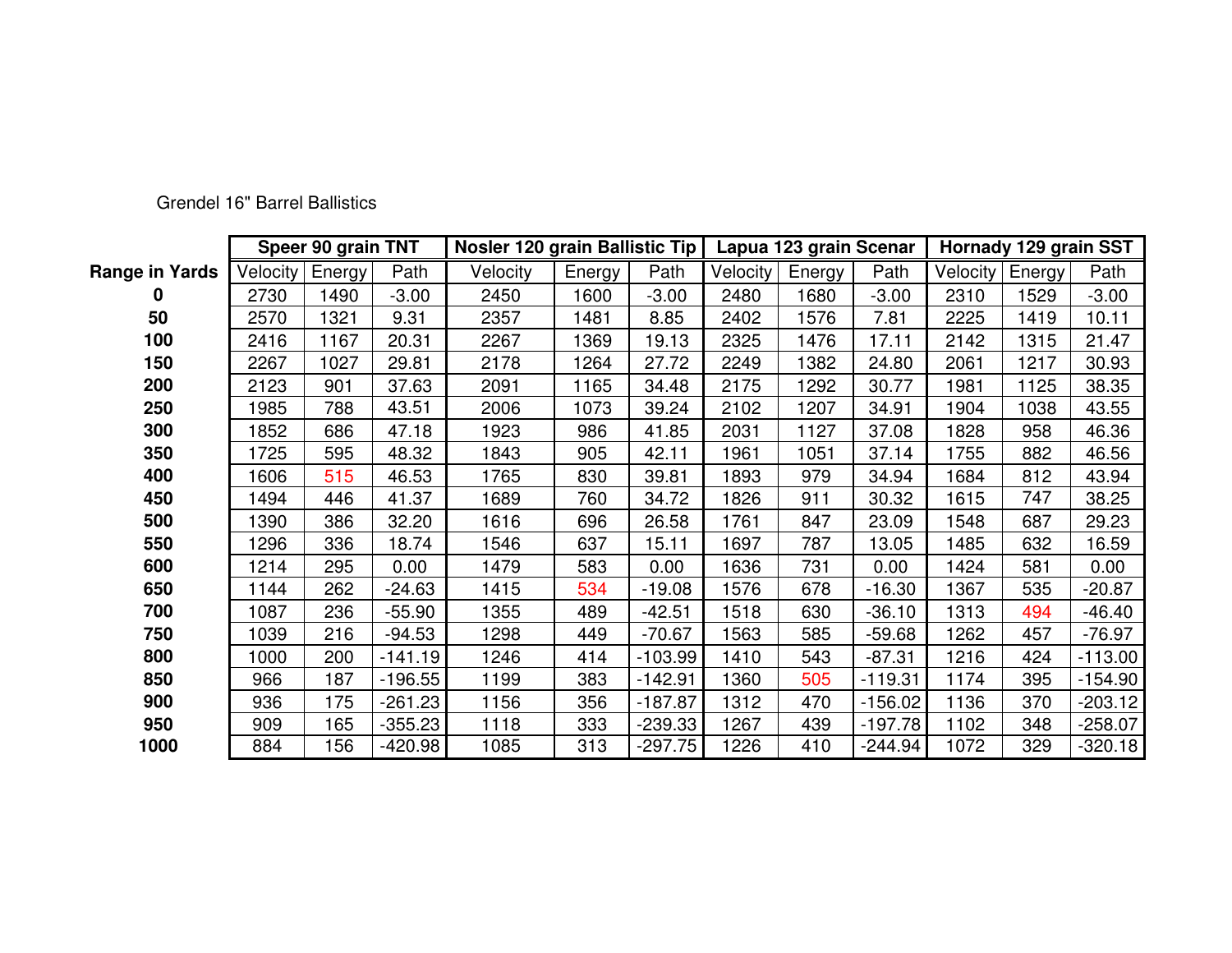|  |  | <b>Grendel 19.5" Barrel Ballistics</b> |
|--|--|----------------------------------------|

|          | Speer 90 grain TNT |        |           |          | Nosler 120 grain Ballistic Tip |           |          | Lapua 123 grain Scenar |           | Hornady 129 grain SST |        |           |
|----------|--------------------|--------|-----------|----------|--------------------------------|-----------|----------|------------------------|-----------|-----------------------|--------|-----------|
| Range in | Velocity           | Energy | Path      | Velocity | Energy                         | Path      | Velocity | Energy                 | Path      | Velocity              | Energy | Path      |
|          | 2780               | 1545   | $-3.00$   | 2520     | 1693                           | $-3.00$   | 2565     | 1797                   | $-3.00$   | 2391                  | 1638   | $-3.00$   |
| 50       | 2618               | 1371   | 8.82      | 2426     | 1568                           | 8.16      | 2485     | 1687                   | 7.07      | 2305                  | 1522   | 9.19      |
| 100      | 2463               | 1212   | 19.38     | 2334     | 1451                           | 7.84      | 2407     | 1582                   | 15.73     | 2220                  | 1412   | 19.74     |
| 150      | 2312               | 1069   | 28.50     | 2243     | 1341                           | 25.92     | 2330     | 1483                   | 22.89     | 2137                  | 1308   | 28.53     |
| 200      | 2167               | 938    | 36.00     | 2155     | 1238                           | 32.28     | 2254     | 1388                   | 28.46     | 2056                  | 1211   | 35.42     |
| 250      | 2027               | 821    | 41.63     | 2069     | 1141                           | 36.76     | 2180     | 1298                   | 32.31     | 1976                  | 1119   | 40.25     |
| 300      | 1892               | 716    | 45.16     | 1984     | 1050                           | 39.21     | 2107     | 1213                   | 34.33     | 1899                  | 1033   | 42.86     |
| 350      | 1763               | 622    | 46.24     | 1902     | 964                            | 39.46     | 2036     | 1132                   | 34.39     | 1824                  | 953    | 43.05     |
| 400      | 1641               | 539    | 44.54     | 1822     | 885                            | 37.30     | 1966     | 1055                   | 32.36     | 1750                  | 878    | 40.63     |
| 450      | 1527               | 466    | 39.60     | 1745     | 811                            | 32.53     | 1897     | 983                    | 28.08     | 1679                  | 808    | 35.37     |
| 500      | 1421               | 403    | 30.92     | 1670     | 743                            | 24.90     | 1830     | 915                    | 21.38     | 1610                  | 743    | 27.03     |
| 550      | 1324               | 350    | 17.94     | 1597     | 680                            | 14.15     | 1756     | 851                    | 12.08     | 1544                  | 683    | 15.34     |
| 600      | 1238               | 306    | 0.00      | 1528     | 622                            | 0.00      | 1701     | 791                    | 0.00      | 1481                  | 628    | 0.00      |
| 650      | 1164               | 271    | $-23.61$  | 1462     | 570                            | $-17.88$  | 1640     | 734                    | $-15.09$  | 1420                  | 578    | $-19.30$  |
| 700      | 1103               | 243    | $-53.64$  | 1399     | 522                            | $-39.82$  | 1580     | 682                    | $-33.41$  | 1363                  | 532    | $-42.91$  |
| 750      | 1053               | 222    | $-90.80$  | 1340     | 478                            | $-66.21$  | 1522     | 633                    | $-55.21$  | 1309                  | 491    | $-71.20$  |
| 800      | 1011               | 204    | $-135.79$ | 1285     | 440                            | -97.44    | 1467     | 588                    | -80.76    | 1259                  | 454    | $-104.55$ |
| 850      | 976                | 190    | -189.29   | 1234     | 406                            | $-133.93$ | 1414     | 546                    | $-110.36$ | 1213                  | 422    | $-143.39$ |
| 900      | 945                | 178    | $-251.91$ | 1187     | 376                            | $-176.14$ | 1363     | 508                    | $-144.31$ | 1171                  | 393    | $-188.13$ |
| 950      | 917                | 168    | $-324.28$ | 1146     | 350                            | $-224.52$ | 1315     | 473                    | $-182.93$ | 1134                  | 368    | $-239.21$ |
| 1000     | 891                | 159    | -407.00   | 1109     | 328                            | -279.52   | 1270     | 441                    | $-226.58$ | 1100                  | 347    | $-297.06$ |